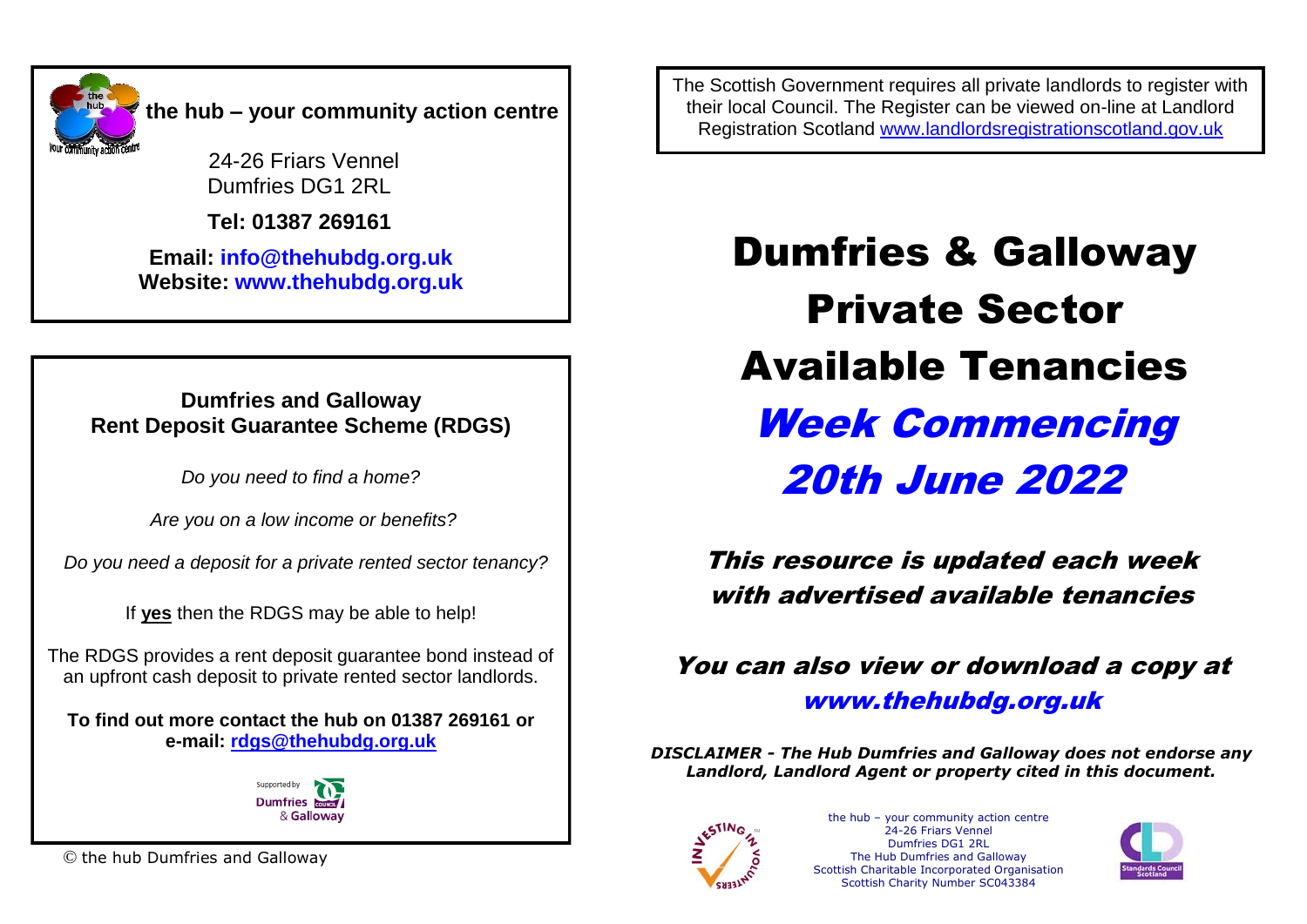

# **Private Tenancies available this week:-**

#### **Annandale & Eskdale**

| <b>Location</b>                 | <b>Type</b>                   | No. of<br><b>Bedrooms</b> | <b>Rent</b>                               | <b>EPC</b><br><b>Rating</b> | <b>Contact No.</b>                                                              | <b>Notes</b>                                                                                       |
|---------------------------------|-------------------------------|---------------------------|-------------------------------------------|-----------------------------|---------------------------------------------------------------------------------|----------------------------------------------------------------------------------------------------|
| Meikleholm<br>Langholm          | Flat                          |                           | £75.95 per week                           | $\mathbf{C}$                | 0800 011 3447(free phone)                                                       | First floor flat, you must be a DGHP applicant to<br>be considered for this property               |
| Townfoot<br>Langholm            | Flat                          |                           | £77.47 per week                           | $\mathbf{C}$                | 0800 011 3447(free phone)                                                       | Upper floor flat, you must be a DGHP applicant to<br>be considered for this property               |
| <b>High Street</b><br>Annan     | <b>Bedsit</b>                 | $\blacksquare$            | £100 per week + Deposit<br>£500           | в                           | 07957887509<br>LRN: 102584/170/06480                                            |                                                                                                    |
| <b>Scott Street</b><br>Annan    | Room                          | $\blacksquare$            | £390 pcm                                  | $\sim$                      | 01461 205691 or 01576 204400 or<br>01387 248380 (agent)<br>LRN: 45521/170/25470 | Shared kitchen and bathroom, no pets                                                               |
| Annan                           | Cottage                       |                           | £400 pcm + Deposit £400                   | D                           | 01461 203418 (agent)<br>LRN: 286657/170/09591 &<br>286656/170/10251             | Semi-detached cottage                                                                              |
| <b>High Street</b><br>_ockerbie | Flat                          | $\overline{2}$            | £475 pcm + Deposit £715                   | E                           | 01387 257666 (agent)<br>LRN: 157512/170/08042                                   | Top floor flat                                                                                     |
| Moffat                          | Sheltered<br>Housing<br>Flats |                           | £509 pcm                                  | $\blacksquare$              | 0116 464 5032 or 07780970631                                                    | Sheltered housing for former members of our air<br>forces. Unfurnished, there is a Scheme Manager. |
| Annan Road<br>Eastriggs         | Cottage                       | $\overline{2}$            | £525 pcm + Deposit                        |                             | 01228 304911<br>LRN: 577444/170/25081                                           | Furnished, rear garden                                                                             |
| Ladyknowe Court<br>Moffat       | Flat                          | $\overline{2}$            | £530 pcm + £600 Deposit<br>+ CT and bills | $\mathbf{C}$                | First floor flat<br>02033 222783<br>LRN: 11654/170/23230                        |                                                                                                    |
| Hightae<br>Lockerbie            | <b>Bungalow</b>               | $\mathbf{2}^{\prime}$     | £600 pcm + Deposit £900                   | E.                          | 01387 257666<br>LRN: 484894/170/25231                                           | Unfurnished, village location                                                                      |
| Canonbie                        | <b>Bungalow</b>               | $\overline{2}$            | £625 pcm                                  |                             | 01228 304911(agent)<br>LRN: 80196/170/09280                                     | Unfurnished, pets may be considered, off road<br>parking                                           |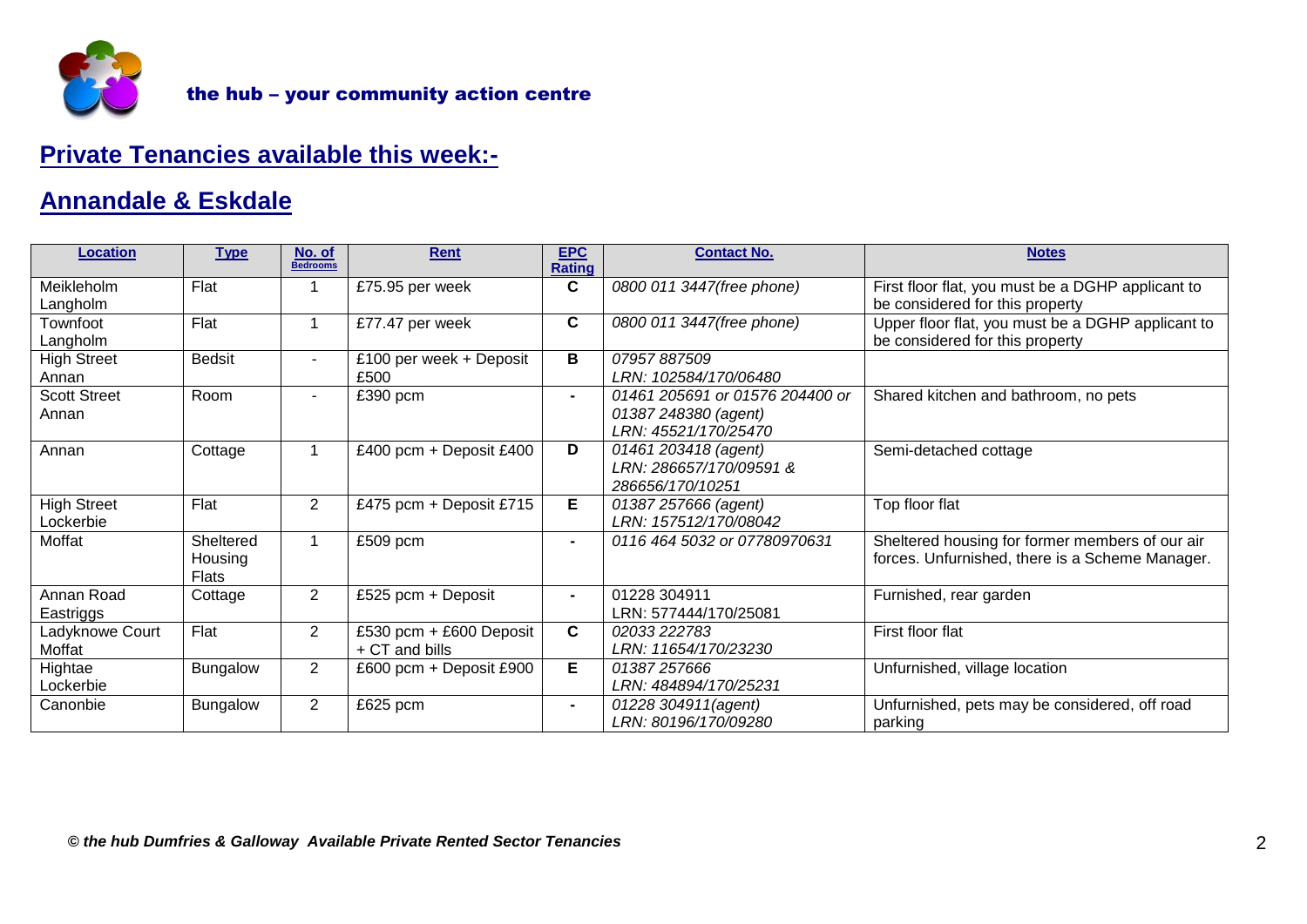

# **Upper Nithsdale**

| <b>Location</b>         | <u>Type</u> | No. of              | <b>Rent</b>     | <b>EPC</b>    | <b>Contact No.</b>        | <b>Notes</b>                                   |
|-------------------------|-------------|---------------------|-----------------|---------------|---------------------------|------------------------------------------------|
|                         |             | <b>Bedroo</b><br>ms |                 | <b>Rating</b> |                           |                                                |
| <b>St Conals Square</b> | Flat        |                     | £84.23 per week |               | 0800 011 3447(free phone) | First floor flat, you must be a DGHP applicant |
| Kirkconnel              |             |                     |                 |               |                           | to be considered for this property             |
| <b>Anderson Street</b>  | House       |                     | £84.99 per week | C.            | 0800 011 3447(free phone) | You must be a DGHP applicant to be             |
| Kelloholm               |             |                     |                 |               |                           | considered for this property                   |
| <b>McConnell Street</b> | House       |                     | £85.47 per week | <u>r</u><br>ັ | 0800 011 3447(free phone) | You must be a DGHP applicant to be             |
| Kelloholm               |             |                     |                 |               |                           | considered for this property                   |

## **Nithsdale**

| <b>Location</b>          | <b>Type</b>     | No. of<br><b>Bedrooms</b> | <b>Rent</b>               | <b>EPC</b><br><b>Rating</b> | <b>Contact No.</b>         | <b>Notes</b>                                  |  |
|--------------------------|-----------------|---------------------------|---------------------------|-----------------------------|----------------------------|-----------------------------------------------|--|
| <b>St Mary Street</b>    | Rooms           |                           | £90 per week- includes    | $\blacksquare$              | 07860317323                | Furnished, can be let for short or long term, |  |
| <b>Dumfries</b>          |                 |                           | Wi-Fi and Utilities       |                             | LRN: 342289/170/31551      | no DSS                                        |  |
| <b>Friars Vennel</b>     | Room in         |                           | £250 pcm + $CT$ + Deposit | $\blacksquare$              | 07944 236137               | Room in shared flat, shared kitchen, lounge   |  |
| <b>Dumfries</b>          | shared flat     |                           |                           |                             | LRN: 66028/170/08200       | and bathroom                                  |  |
| Georgetown Rd            | Flat            |                           | £425 PCM + CT &           | D                           | 01461 205691 (agent)       | Ground floor, no pets or smokers              |  |
| <b>Dumfries</b>          |                 |                           | Utilities + Deposit       |                             | LRN: 393599/ 170/11281 &   |                                               |  |
|                          |                 |                           |                           |                             | 23968/170/11211            |                                               |  |
| <b>Rotchell Road</b>     | Flat            |                           | £435 pcm                  | Е                           | 0844 6 350621              | Unfurnished ground floor flat, shared garden  |  |
| <b>Dumfries</b>          |                 |                           |                           |                             | LRN: 435876/170/21171      |                                               |  |
| <b>High Street</b>       | Flat            | $\overline{2}$            | £450 PCM + CT & U +       | F.                          | 01461 396995 (agent)       | First floor, no pets or smokers               |  |
| <b>Dumfries</b>          |                 |                           | £450 Deposit              |                             | RN: 1277822/170/13082 &    |                                               |  |
|                          |                 |                           |                           |                             | 1297491/170/23092          |                                               |  |
| Millburn Avenue          | Flat            |                           | £450 pcm + Deposit £450   | D                           | 01387 254424 (agent)       | Ground floor flat with garden and shared      |  |
| <b>Dumfries</b>          |                 |                           |                           |                             | LRN: 153628/355/1826       | drying green                                  |  |
| <b>Primrose Street</b>   | Flat            |                           | £450 pcm + Deposit £450   | D                           | 01387 201947 ) agent)      | Unfurnished ground floor flat                 |  |
| <b>Dumfries</b>          |                 |                           |                           |                             | LRN: 83524/170/20410       |                                               |  |
| <b>Drumlanrig Street</b> | <b>Bungalow</b> | $\overline{2}$            | £500 pcm + Deposit £500   | $\blacksquare$              | 01387 254424 (agent)       | Garden and on street parking                  |  |
| Thornhill                |                 |                           |                           |                             | LRN: 83812/170/21240       |                                               |  |
| <b>Kirkpatrick Court</b> | Flat            | $\overline{2}$            | £525 pcm + Deposit £525   | Е                           | 01387 254424 (agent)       | Unfurnished ground floor flat                 |  |
| <b>Dumfries</b>          |                 |                           |                           |                             | <i>LRN 64959/170/05270</i> |                                               |  |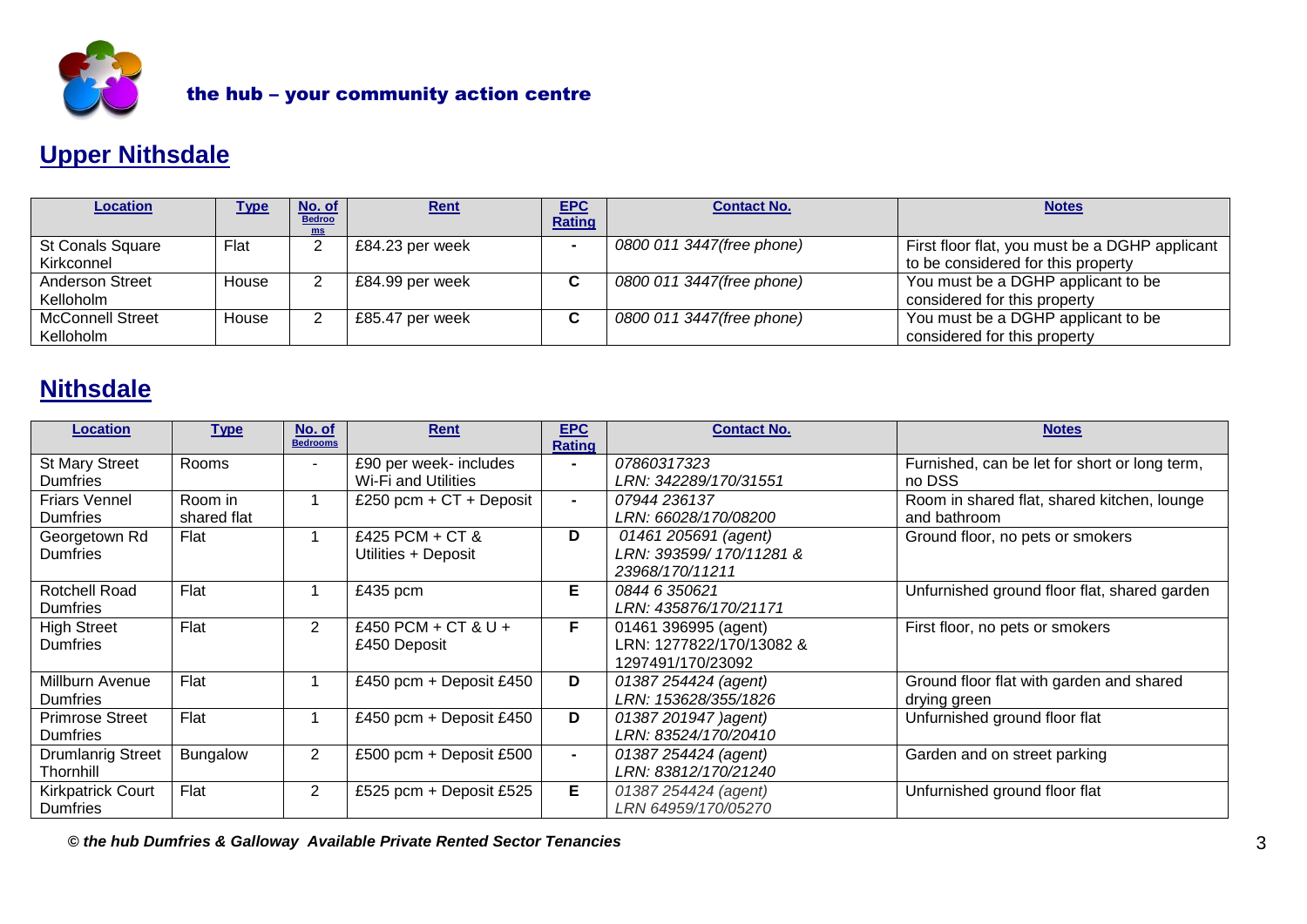

| <b>Church Street</b> | Flat            | $\overline{2}$ | £525 pcm + Deposit £525     | C              | 01387 254424 (agent)   | First floor flat, no pets or smokers        |
|----------------------|-----------------|----------------|-----------------------------|----------------|------------------------|---------------------------------------------|
| <b>Dumfries</b>      |                 |                |                             |                | LRN: 120774/170/03261  |                                             |
| <b>Barnton Road</b>  | Bungalow        | $\overline{2}$ | £550 pcm + Deposit + CT     | D              | 01387201878            | Unfurnished, parking and garden             |
| <b>Dumfries</b>      |                 |                | + Utilities                 |                | LRN:1336442/170/07122  |                                             |
| Mosspark Ave.        | <b>Bungalow</b> | $\overline{2}$ | £550 pcm + $CT$ + Utilities | D              | 01387 257272 (agent)   | Garden and driveway                         |
| <b>Dumfries</b>      |                 |                | + Deposit £550              |                | LRN: 443478/170/07401  |                                             |
| <b>Newtonairds</b>   | Cottage         | $\overline{2}$ | £550 pcm + Deposit £825     | Е              | 01387 257666 (agent)   | Rural Location, off road parking and garden |
| <b>Dumfries</b>      |                 |                |                             |                | LRN 360865/170/20441   |                                             |
| Moniaive             | <b>Bungalow</b> | 3              | £700 pcm + Deposit          | D              | 01387 254424 (agent)   | Garage, driveway and garden.                |
| Thornhill            |                 |                | £1,000                      |                | LRN: 1303067/170/05102 |                                             |
| Keir Mill            | Cottage         | $\overline{2}$ | £850 pcm + Deposit          | D              | 01387 254424 (agent)   | Fully furnished rural location, pets at the |
| Thornhill            |                 |                | £1,000                      |                | LRN 41758/170/24340    | discretion of the landlord                  |
| Keir                 | House           | 3              | £950 pcm + Deposit £950     | D              | 01387 254424 (agent)   | Unfurnished rural location, garden and      |
| Thornhill            |                 |                |                             |                | LRN 41752/170/24340    | outbuilding                                 |
| Carlyle Drive        | House           | 4              | £1,000 pcm                  | C              | 0844 635 0621          | Unfurnished                                 |
| <b>Dumfries</b>      |                 |                |                             |                | LRN:1008348/170/07031  |                                             |
| <b>Dumfries</b>      | <b>Rooms</b>    | $\blacksquare$ | Varying prices              | $\blacksquare$ | 07788184555            | Shared student accommodation. Handy for     |
|                      |                 |                |                             |                |                        | transport links to the Crichton Campus,     |
|                      |                 |                |                             |                |                        | Barony, DGRI hospital etc. Fully equipped   |
|                      |                 |                |                             |                |                        | and furnished, Superfast Broadband, laundry |
|                      |                 |                |                             |                |                        | facilities and regular communal cleans.     |
| <b>Dumfries</b>      | Various         |                | Varying prices              | $\blacksquare$ | 07988667840            | Will accept RDGS                            |
|                      |                 |                |                             |                | LRN: 27418/170/12420   |                                             |
| <b>Dumfries</b>      | Rooms           |                | Varying prices              | $\blacksquare$ | 07889756043            | Student accommodation available to book for |
|                      |                 |                |                             |                |                        | new academic year or sooner                 |

# **Stewartry**

| <b>Location</b> | <u>Type</u>     | No. of<br><b>Bedrooms</b> | Rent                    | <b>EPC</b><br>Rating | <b>Contact No.</b>     | <b>Notes</b>                             |
|-----------------|-----------------|---------------------------|-------------------------|----------------------|------------------------|------------------------------------------|
| <b>Braeside</b> | <b>Bungalow</b> |                           | £450 pcm + £450 deposit |                      | 01387 254424 (agent)   | Unfurnished, front and rear garden       |
| New Galloway    |                 |                           |                         |                      | LRN 477316/170/29371   |                                          |
| Cotton Street   | Flat            |                           | £4750 pcm + deposit     | C                    | 01387 257272           | Garden to the rear, gas central heating. |
| Castle Douglas  |                 |                           | £475 + $CT$ + utilities |                      | LRN: 101049/170/03091  |                                          |
| Balmaghie       | Cottage         |                           | £550 pcm + Deposit £550 |                      | 01387 254424           | <b>Rural location</b>                    |
| Castle Douglas  |                 |                           |                         |                      | LRN: 1410206/170/30042 |                                          |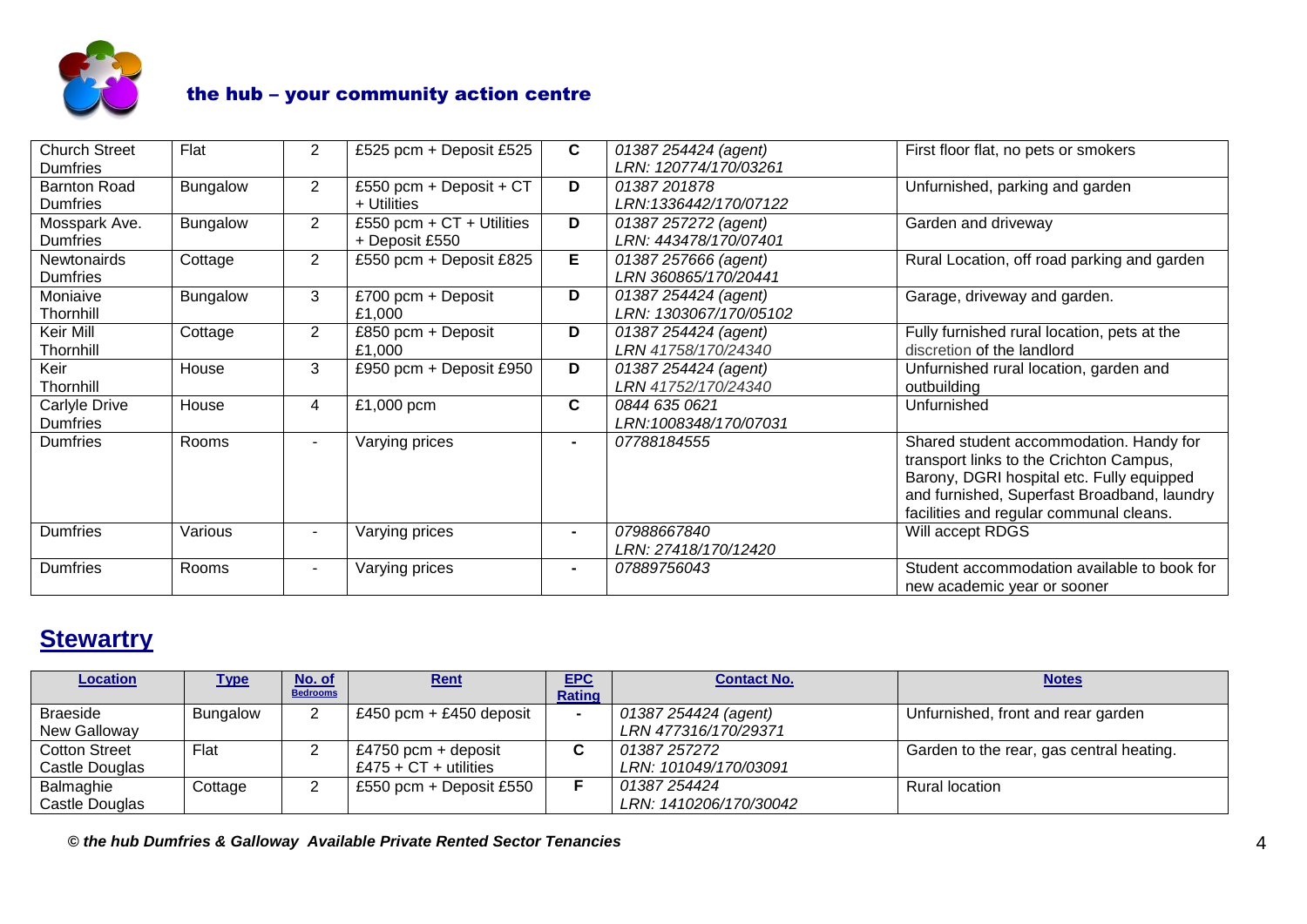

## **Wigtown**

| <b>Location</b>                               | <u>Type</u>       | No. of<br><b>Bedrooms</b> | <u>Rent</u>             | <b>EPC</b><br><b>Rating</b> | <b>Contact No.</b>                   | <b>Notes</b>                                                                                   |
|-----------------------------------------------|-------------------|---------------------------|-------------------------|-----------------------------|--------------------------------------|------------------------------------------------------------------------------------------------|
| <b>St Ninians Terrace</b><br>Isle of Whithorn | Flat              |                           | £81.38 per week         | C.                          | 0800 011 3447(free phone)            | Upper floor flat, you must be a DGHP<br>applicant to be considered for this property           |
| <b>Sun Street</b><br>Stranraer                | Sheltered<br>Flat |                           | £82.21 per week         | C.                          | 0800 011 3447(free phone)            | First floor sheltered flat, you must be a DGHP<br>applicant to be considered for this property |
| Victoria Street<br><b>Newton Stewart</b>      | Flat              |                           | £450 pcm + Deposit £450 | D                           | 01671 402887<br>LRN 141725/170/05360 | Unfurnished 1 <sup>st</sup> floor flat                                                         |

**EPC = Energy Performance Certificate Rating**

## **Housing Associations/ Registered Social landlords (RSL's)**

## **Homes4D&G**

Homes4D&G is the name of the common housing register for Dumfries and Galloway. The common housing register is a streamlined process for applying for social rented housing in this region. It is a single computer-based waiting list which all four landlords in Dumfries and Galloway will use to register applicants for housing. These are **[Dumfries and Galloway Housing Partnership](http://www.dghp.org.uk/) (DGHP), [Home Scotland,](http://www.homegroup.org.uk/) Cunningham Housing Association** and **[Irvine Housing.](http://www.riverside.org.uk/scotland/south_west.aspx) You only need to c**omplete one application form and to be considered for housing with all **four** registered social landlords working in this region. **Loreburn Housing Association** are not part of this system so you still need to register with them to bid online for any social rented houses or mid-market rent properties they have available.

There are several ways you can contact Homes4D&G.

By calling in at one of the partner landlords offices and talking to advisors about Homes4D&G;

By Post at - Homes4D&G, Freepost RTHU-YA SL-XCJC, DG12 6AJ

By telephone - Homes4D&G can be contacted from 8.00am until 7.00pm Monday to Friday on 0300 123 1230.

By email at [enquiries@homes4dg.org.uk](mailto:enquiries@homes4dg.org.uk) (Please note advisers are only available to reply during office hours)

| <b>Black</b><br>AMO <sup>r</sup><br>' Name | <b>Area</b> | <b>Address</b> | 1e!<br>nnnone No | <b>Website</b> | <u>Emai</u> |
|--------------------------------------------|-------------|----------------|------------------|----------------|-------------|
|                                            |             |                |                  |                |             |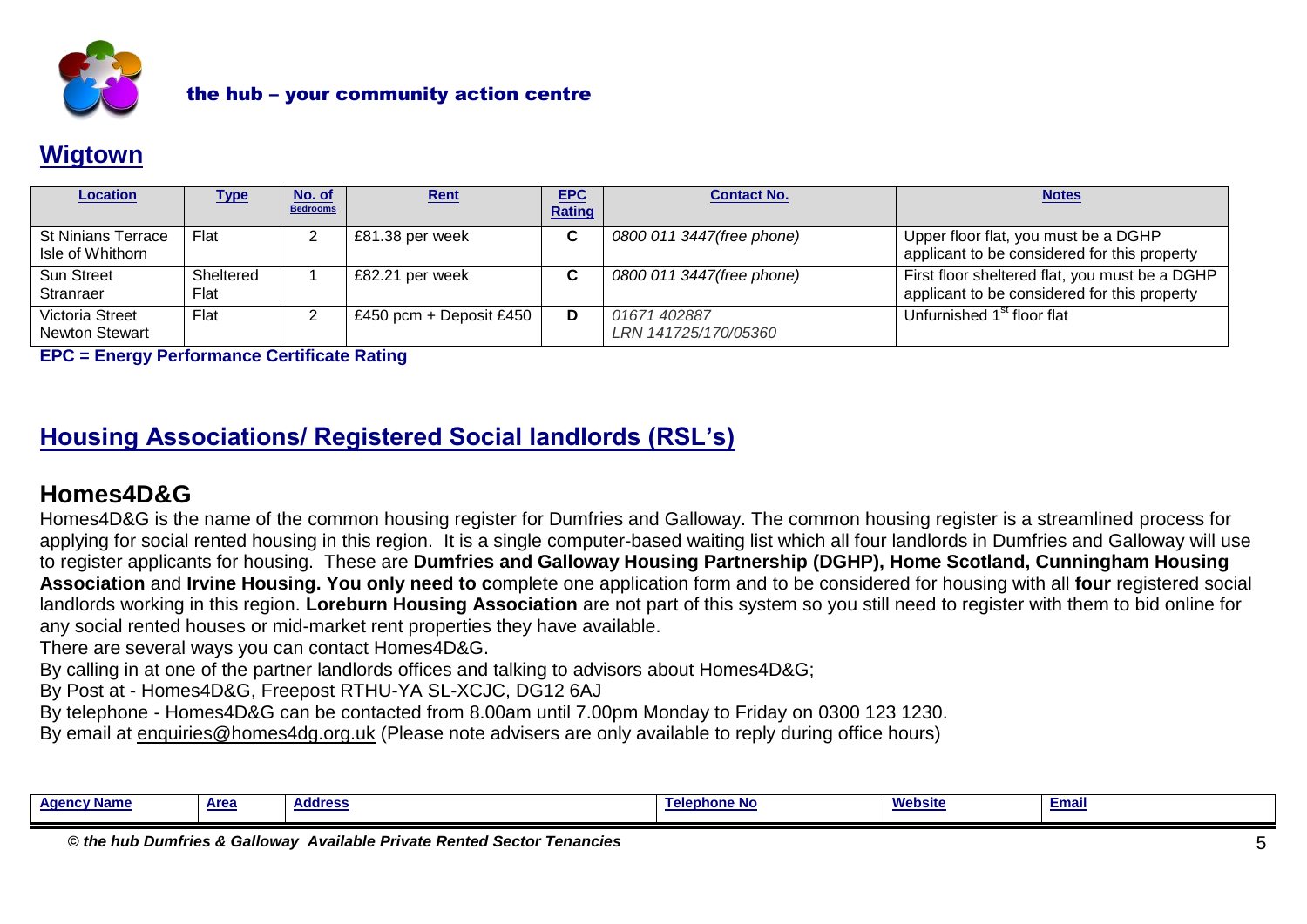

| <b>Dumfries &amp; Galloway</b><br><b>Housing Partnership</b>                       | Annandale               |                                                                                     | 08000 113447 or out of hours<br>0845 606 3447  | dghp.org.uk           | customerservice@dghp.org.uk      |
|------------------------------------------------------------------------------------|-------------------------|-------------------------------------------------------------------------------------|------------------------------------------------|-----------------------|----------------------------------|
|                                                                                    | Dumfries &<br>Nithsdale |                                                                                     | 08000 113447 or out of hours<br>0845 606 3447  | dghp.org.uk           | customerservice@dghp.org.uk      |
|                                                                                    | Stewartry               |                                                                                     | 0800 011 3447 or out of hours<br>0845 606 3447 | dghp.org.uk           | customerservice@dghp.org.uk      |
|                                                                                    | Wigtown                 |                                                                                     | 0800 011 3447 or out of hours<br>0845 606 3447 | dghp.org.uk           | customerservice@dghp.org.uk      |
| <b>Loreburn Housing</b><br><b>Association</b>                                      | Dumfries                | Huntingdon 27 Moffat Road<br><b>Dumfries</b>                                        | 01387 321300                                   | Loreburn.org.uk       | customerservices@loreburn.org.uk |
|                                                                                    | Wigtown                 | 29 Hanover Street, Stranraer                                                        | 01776 705479                                   | loreburn.org.uk       | customerservices@loreburn.org.uk |
| <b>Home Group</b>                                                                  |                         | Pavilion 6, Parkway Court, 321 Springhill Parkway,<br>Baillieston, Glasgow, G69 6GA | 01387255133                                    | homeinscotland.org.uk |                                  |
| <b>Riverside Scotland</b>                                                          |                         | 44-46 Bank Street, Irvine, Ayrshire, LA12 OLP                                       | 01387270200                                    | irvineha.co.uk        | info@irvineha.co.uk              |
| <b>Trust Housing</b><br><b>Association Ltd</b>                                     | Annandale               | Greenbank Court, Langholm, DG13 0LB                                                 | 01387381056                                    | trustha.org.uk        | info@trustha.org.uk              |
|                                                                                    | <b>Dumfries</b>         | Parkhead Court, off Annan Road, Dumfries, DG1 3JF                                   | 01387262070                                    | trustha.org.uk        | info@trustha.org.uk              |
|                                                                                    | Nithsdale               | Drumlanrig View, Thornhill, DG3 5PB                                                 | 01848 330999                                   | trustha.org.uk        | info@trustha.org.uk              |
|                                                                                    | Wigtown                 | Ashgrove Court, Newton Stewart, DG8 6TJ                                             | 01671 403880                                   | trustha.org.uk        | info@trustha.org.uk              |
|                                                                                    |                         | Fineview Crescent, Glenluce, Newton Stewart, DG8 0QJ                                | 01581 300470                                   | trustha.org.uk        | info@trustha.org.uk              |
|                                                                                    |                         | Dalrymple Court, Stranraer, DG9 7HT                                                 | 01776 703951                                   | trustha.org.uk        | info@trustha.org.uk              |
| <b>Abbeyfield Scotland</b>                                                         | Annandale               | Parklea, Victoria Gardens, Lockerbie, DG11 2BJ                                      | 01576 203584                                   | abbeyfield.com        | enquiries@abbeyfield.com         |
| (sheltered housing for                                                             | Nithsdale               | Gallamair, Factory Lane, Thornhill, DG3 5LN                                         | 01848 331010                                   | abbeyfield.com        | enquiries@abbeyfield.com         |
| people over 55)                                                                    | Dumfries                | Dockpark, Nithbank, Dumfries                                                        | 01387253409                                    | abbeyfield.com        | enquiries@abbeyfield.com         |
| <b>Key Housing</b><br><b>Association Ltd.</b><br>(Supported Housing)               |                         | Savoy Tower, 77 Renfrew Street, Glasgow. G2 3BZ.                                    | 0141 332 6672                                  | keyhousing.org        | info@keyhousing.org              |
| <b>Cairn Housing</b><br><b>Association Ltd</b><br>sheltered housing<br>for over 55 |                         | Murdostoun House, 5 Linnet Way, Strathclyde Business<br>Park, Bellshill ML4 3RA     | 0800 990 3405                                  | cairnha.com           | enquiries@cairnha.com            |
|                                                                                    | Nithsdale               | Nigel Henderson Court, Sanguhar, DG4 6BG                                            | 0141 353 1944                                  | cairnha.com           | enquiries@cairnha.com            |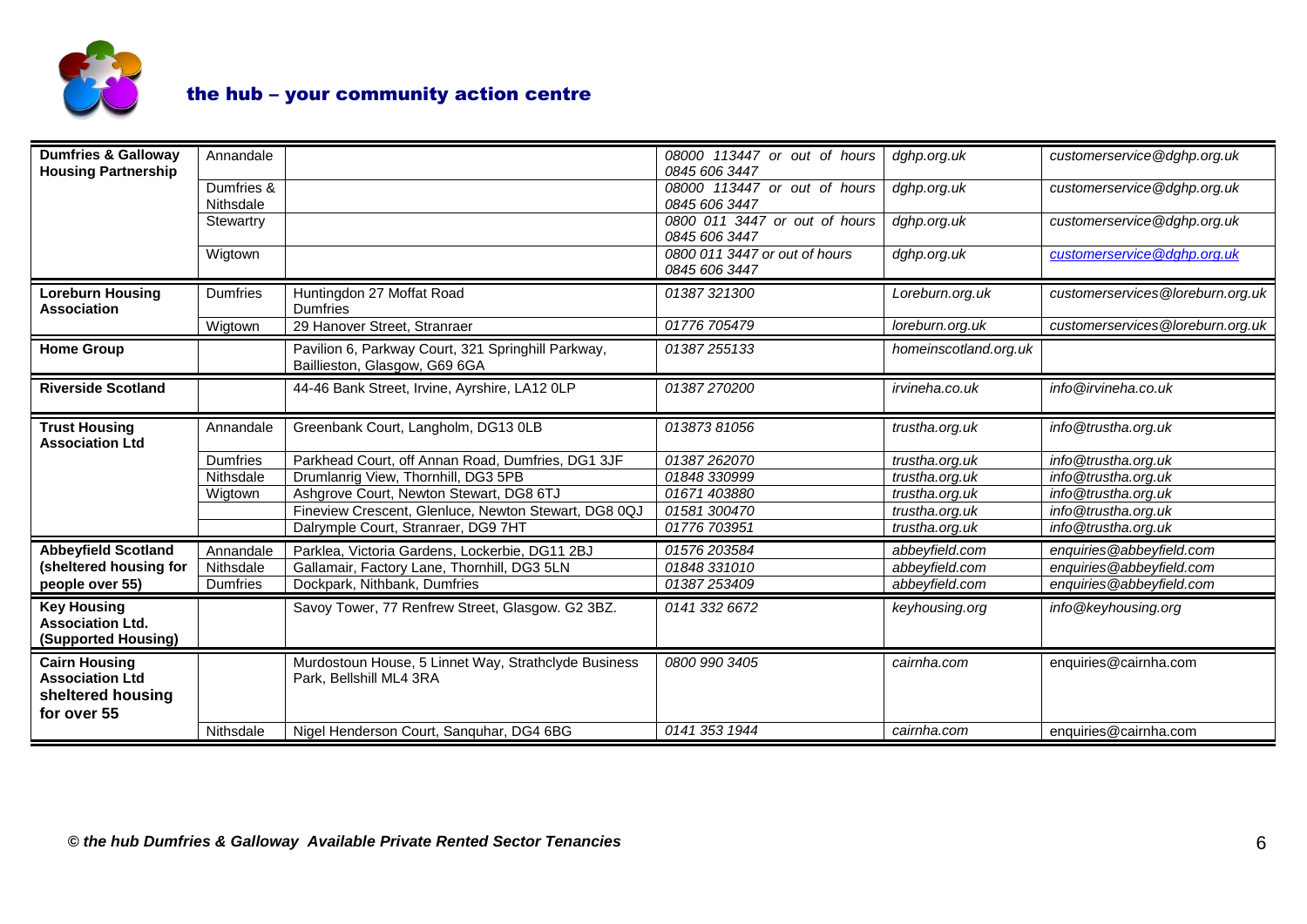

#### **Land Estates Offices**

| Area                           | Location       | <b>Agency Name</b>             | <b>Address</b>                                   | <b>Telephone Number</b> |
|--------------------------------|----------------|--------------------------------|--------------------------------------------------|-------------------------|
| <b>Annandale &amp; Eskdale</b> | Lockerbie      | Castlemilk & Corrie Estates    | Norwood, Lockerbie                               | 01576 510203            |
|                                | Ecclefechan    | Hoddom & Kinmount Estates      | Hoddom Estate Office, Hoddom, Ecclefechan.       | 01576 300244            |
| <b>Nithsdale</b>               | Thornhill      | <b>Buccleuch Estate Office</b> | Queensberry Estate, Drumlanrig Mains, Thornhill. | 01848 600283            |
| <b>Stewartry</b>               | Dalrv          | Earlstoun Estate               | Woodend of Earlstoun, Dalry                      | 01644 430267            |
| <b>Wigtownshire</b>            | Ardwell        | <b>Ardwell Estates</b>         | Ardwell House, Ardwell, Stranraer,               | 01776 860227            |
|                                | Castle Kennedv | <b>Stair Estates</b>           | The Gardens, Castle Kennedy                      | 01581 400225            |

#### **Letting Agents & Solicitors**

| <b>Area</b>      | <b>Agency Name</b>                | <b>Address</b>                    | <b>Telephone No</b> | <b>Web address</b>             | <b>Email</b>                         |
|------------------|-----------------------------------|-----------------------------------|---------------------|--------------------------------|--------------------------------------|
| <b>Annandale</b> | Hann & Co.                        | 1 Bridgend, Annan.                | 01461 203836        | www.hannandco.com              | hannandco@gmail.com                  |
| & Eskdale        | Harper, Robertson &               | 100 High Street, Annan.           | 01461203418         | www.hrands.co.uk               | office @hrands.co.uk                 |
|                  | Shannon                           |                                   |                     |                                |                                      |
|                  | Henderson & Mackay                | Victoria Square, Lockerbie.       | 01576 202137        |                                |                                      |
|                  | Murray Little & Knox              | 27 Bank Street, Annan.            | 01461 202866        | www.mlandk.co.uk               | mlandk@mlandk.co.uk                  |
|                  | <b>Academy Properties</b>         | Glenevan, Beattock, Moffat        | 0800 8406376 or     | www.academy-properties.com.uk  | info@academy-properties.com          |
|                  |                                   |                                   | 07872 064575        |                                |                                      |
|                  | We Love Property                  | 93 High Street, Annan             | 01461 205691        | www.weloveproperty.co.uk       | annan@weloveproperty.co.uk           |
|                  | Annan Properties                  | 40 High Street, Annan             | 07710368036         | www.annanproperties.co.uk      | enquiries@annanproperties.co.uk      |
|                  | A.M. Simpson & Son                | 14 Well Street, Moffat.           | 01683 220118        | www.am-simpson.co.uk           |                                      |
| <b>Nithsdale</b> | AB & A Matthews                   | Old Bank, Buccleuch St, Dumfries. | 01387 257300        | www.abamathews.com             | dumfriesoffice@abamathews.com        |
|                  | <b>Braidwoods</b>                 | 1 Charlotte Street, Dumfries      | 01387 257272        | www.braidwoods.com             | info.braidwoods.com                  |
|                  | <b>Dumfries Property Rentals</b>  | Millhill Farm, Dumfries, DG2 8PX  | 01387 730472        |                                |                                      |
|                  | Gillespie, Gifford & Brown        | 135 Irish Street, Dumfries.       | 01387255351         | www.ggblaw.co.uk               | valerie-mcelroy@gg6law.co.uk         |
|                  | GM Thomson & Co.                  | 35 Buccleuch Street, Dumfries.    | 01387254424         | www.gmthomson.co.uk            |                                      |
|                  | Grieve, Grierson, Moodie &        | 14 Castle Street, Dumfries.       | 01387 266250        | www.ggmw.co.uk                 |                                      |
|                  | Walker                            |                                   | or 269167           |                                |                                      |
|                  | John Henderson & Sons             | 8 Bank Street, Dumfries.          | 01387 739000        | www.johnhendrsonandsons.co.uk  | enquiries@jhslaw.co.uk               |
|                  | We Love Property                  | 184 Irish Street, Dumfries        | 01387248380         | www.weloveproperty.co.uk       | dumfries@weloveproperty.co.uk        |
|                  | Pollock & McLean                  | 10 Buccleuch Street, Dumfries.    | 01387255666         | www.pollockmclean.co.uk        |                                      |
|                  | Primrose & Gordon                 | 92 Irish Street, Dumfries.        | 01387 267316        | www.primroseandgordon.co.uk    | enquiries@primroseandgordon.co.uk    |
|                  | Realter                           | 31-33 Bank Street, Dumfries       | 01387256699         | www.realter.co.uk              |                                      |
|                  | Savills                           | 28 Castle Street, Dumfries        | 01387263066         | www.savills.co.uk              |                                      |
|                  | <b>Solicitors Property Centre</b> | 14 Queensberry Street, Dumfries.  | 01387252684         | www.dgspc.co.uk                | info@dgspc.co.uk                     |
|                  | Walker & Sharpe                   | 37 George Street, Dumfries.       | 01387 267222        | www.walker-sharpe.co.uk        | law@walker-sharpe.co.uk              |
|                  | Whitelaw, Edgar & Baldwin         | 19 Bank Street, Dumfries.         | 01387255414         | www.whitelawedgarbaldwin.co.uk | enquiries@whitelawedgarbaldwin.co.uk |